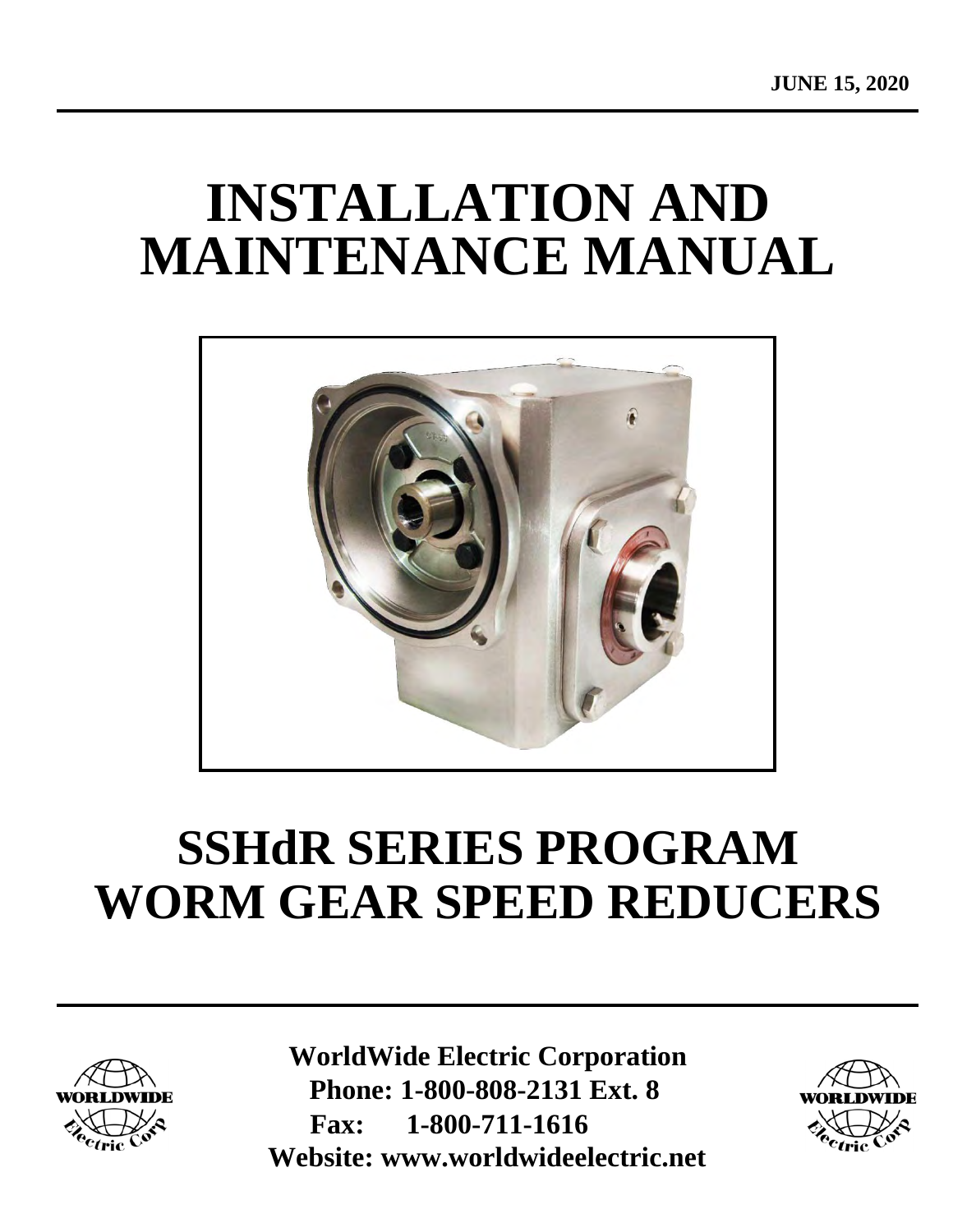## **WORLDWIDE ELECTRIC CORPORATION SSHdR SERIES PROGRAM - WORM GEAR SPEED REDUCERS TABLE OF CONTENTS**

| <b>SECTION I:</b>   | <b>MOUNTING INSTRUCTIONS</b> | PAGE 1            |
|---------------------|------------------------------|-------------------|
| <b>SECTION II:</b>  | <b>VENT PLUG INFORMATION</b> | PAGE 1            |
| <b>SECTION III:</b> | ENGINEERING DATA             | PAGE <sub>2</sub> |
| <b>SECTION IV:</b>  | <b>LUBRICATION SCHEDULE</b>  | PAGE 3            |
| <b>SECTION V:</b>   | <b>LIMITED WARRANTY</b>      | PAGE 4            |



**WorldWide Electric Corporation Phone: 1-800-808-2131 Ext. 8 Fax: 1-800-711-1616 [Website: www.worldwideelectric.net](http://www.worldwideelectric.net/)**

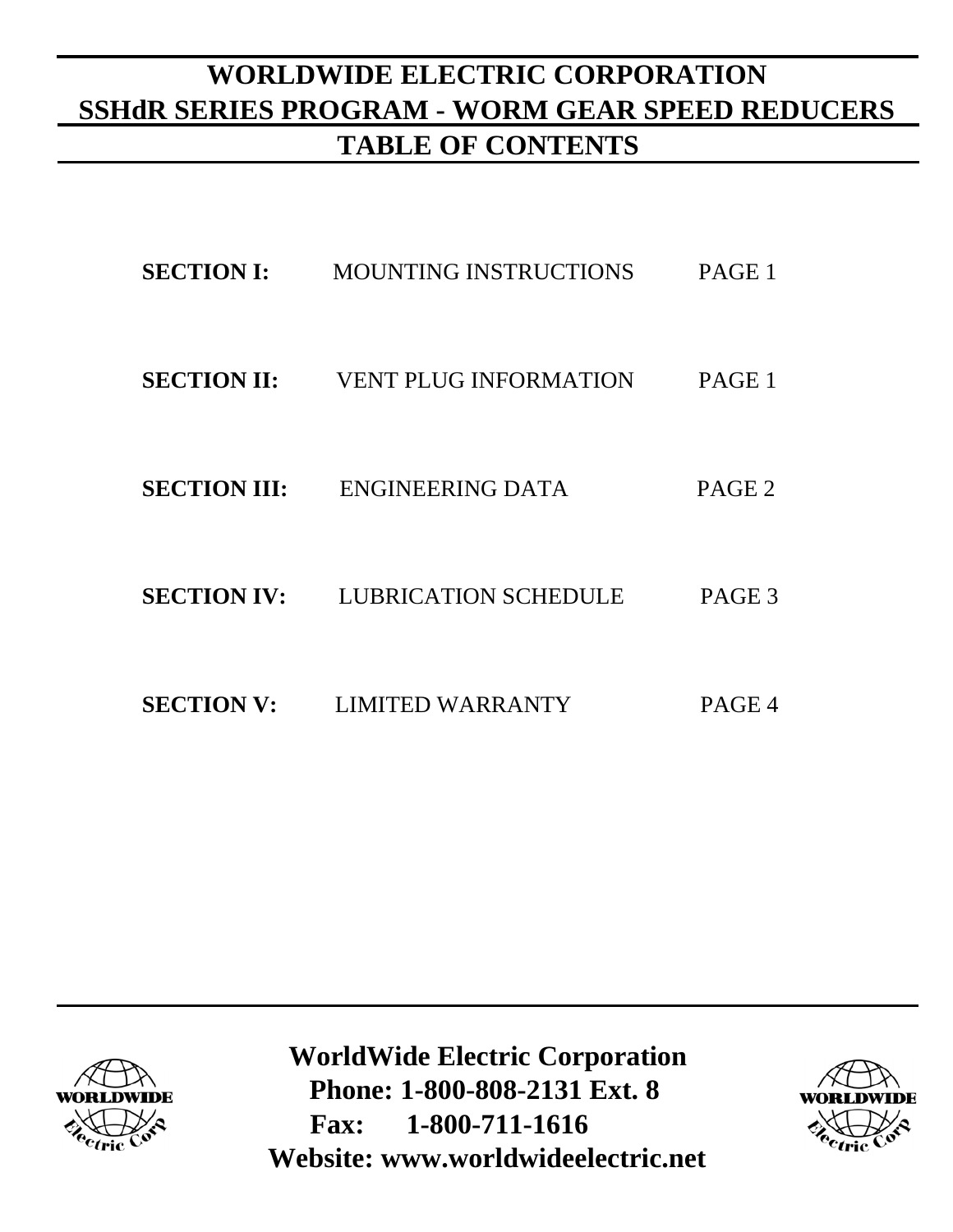## **WORLDWIDE ELECTRIC CORPORATION SSHdR SERIES PROGRAM - WORM GEAR SPEED REDUCERS MOUNTING INSTRUCTIONS / GENERAL INFORMATION**

#### **MOUNTING INSTRUCTIONS: VENT PLUG INFORMATION:**

- 1. Leave protective sleeves on shafts for safe handling of speed reducer during installation. The sleeves are provided also to protect your hands from potential sharp edges and keyways.
- 2. Align all shafts accurately. Improper alignment can result in failure. Use flexible couplings to help compensate for slight misalignment.
- 3. When mounting, use maximum possible bolt size and secure reducer to a rigid foundation. Periodic inspection of all bolts is recommended.
- 4. Auxiliary drive components (such as sprockets, gears and pulleys) should be mounted on the shafts as close as possible to the housing to minimize effects of overhung loads. Avoid force fits that might damage bearings or gears.
- 5. For hollow-shaft speed reducers, place speed reducer as close as possible to supporting bearing on driven shaft. Spot-drill driven shaft for setscrews in severe applications.
- 6. Check and record gear backlash at installation and again at regular intervals. This should be done by measuring the rotary movement of the output shaft (rotating alternately clockwise and counterclockwise) at a suitable radius while holding the input shaft stationary. Gears should be replaced when the backlash exceeds four times the measurement taken at installation.
- 7. Gear drives are rated for 1750 input RPM and Class 1 Service (Service Factor 1.00), using Mobile CIBUS 460 H1 food grade lubricant.
- 8. Initial operating temperatures may be higher than normal during the break-in period of the gear set. For maximum life do not allow the speed reducer to operate continuously above 225°F at the gear case. In the event of overheating, check for overloads or high ambient temperatures. Keep shafts and vent plugs clean to prevent foreign particles from entering seals or gear housings.



- 1. The vent plug is fixed/non-adjustable from the factory for all suitable mounting positions.
- 2. To ensure leak free operation do not adjust breather nut. The nut maintains positive pressure against the O-ring to prevent oil from leaking.
- 3. Internal baffles assure positive, leak-free venting.
- 4. Bladder functions as a breather and effectively expels heat out but also prevents leaking or moisture/particle entrapping caused by traditional open air breather plug designs.

### **CAUTION:**

- Worm Gear Reducers Are Not To Be Considered Fail Safe Or Self-Locking Devices. If These Features Are Required, A Properly Sized Independent Holding Device Should Be Utilized.
- Depending Upon Gear Geometry and Operating Conditions, Worm Gear Reducers May Or May Not Backdrive. Special Consideration Should Be Given To High Inertia Loads Connected To The Reducer Output Shaft. Consult Factory For Further Details.
- Reducers Driven By Brake Motors Must Be Sized To Accommodate Motor Driving, Brake and Inertia Loads To Prevent The Braking Torque Or Inertia Loads From Exceeding The Motor Rating.



## **INSTALLATION AND MAINTENANCE MANUAL PAGE 1**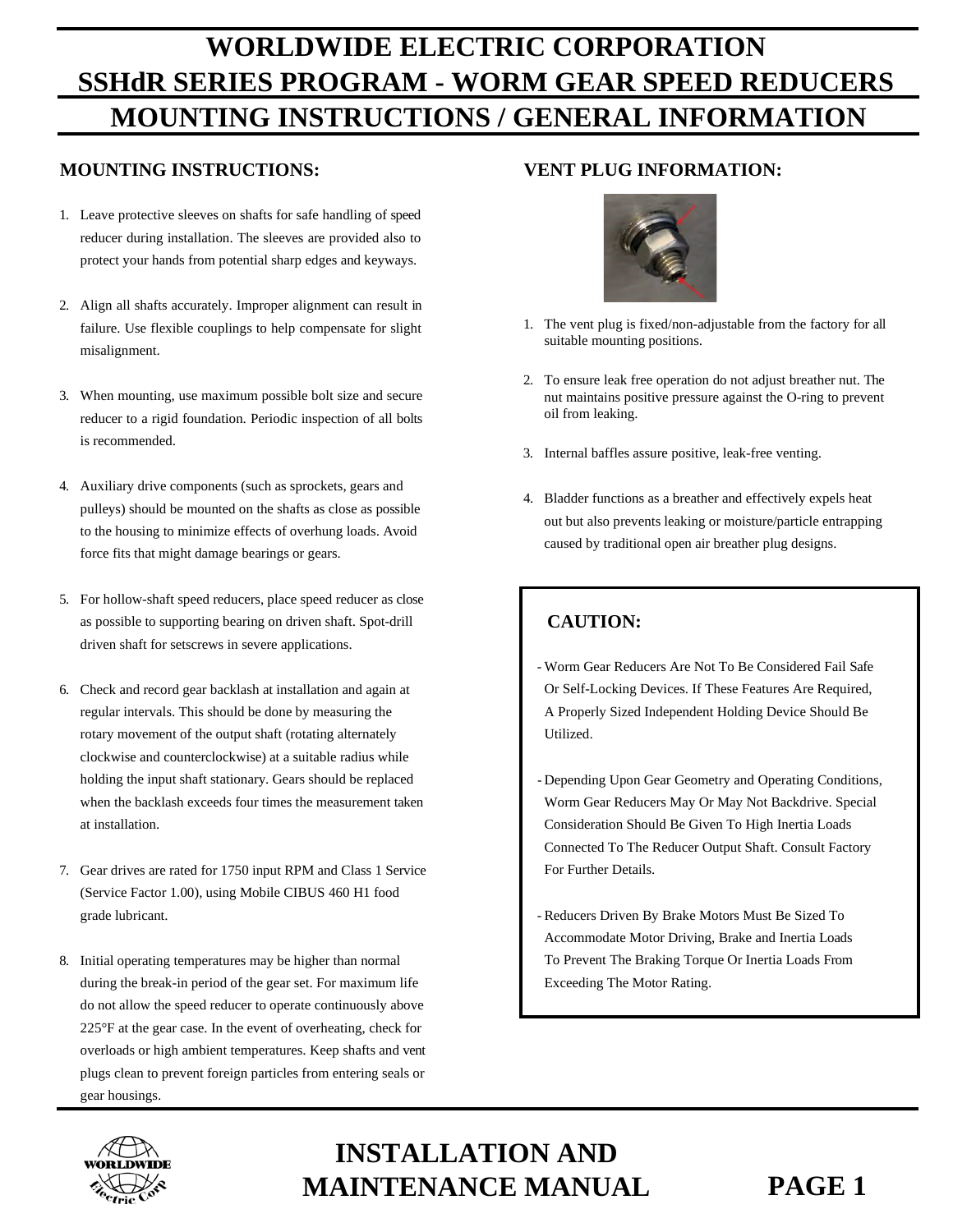## **WORLDWIDE ELECTRIC CORPORATION SSHdR SERIES PROGRAM - WORM GEAR SPEED REDUCERS ENGINEERING DATA**

### **CLASSES OF SERVICE:**

All WorldWide SSHdR Series Worm Gear Reducers Are For A 1.00 Service Factor Or Class I Service. A 1.00 Service Factor Applied When The Use Of The Reducer Is For Continuous Service Free From Recurrent Shock Loading and Does Not Exceed 10 Hours Per Day. When Operating Conditions Are Different From Those Described Above, The Input Horsepower and Torque Ratings Shown Must Be Divided By The Appropriate Service Factor Indicated In The Table Below. The Catalog Ratings May Be Used Without Adjustments If The Actual Driven Machine Horsepower and Torque Requirements Are Multiplied By The Appropriate Service Factor Indicated In The Table Below.

### **SERVICE FACTORS:**

#### **Service Factors For Electric and Hydraulic Motors (For Service Factors For Single Or Multi-Cylinder Engines, See Below)**

| <b>Duration Of Service</b><br>(Hours Per Day)                                            | <b>Uniform</b><br>Load | Moderate<br><b>Shock</b> | <b>Heavy</b><br><b>Shock</b> | <b>Extreme</b><br><b>Shock</b> |  |  |
|------------------------------------------------------------------------------------------|------------------------|--------------------------|------------------------------|--------------------------------|--|--|
| Occasional 1/2 Hour                                                                      | $--- *$                | $--- *$                  | 1.00                         | 1.25                           |  |  |
| Less Than 3 Hours                                                                        | 1.00                   | 1.00                     | 1.25                         | 1.50                           |  |  |
| $3 - 10$ Hours                                                                           | 1.00                   | 1.25                     | 1.50                         | 1.75                           |  |  |
| Over 10 Hours                                                                            | 1.25                   | 1.50                     | 1.75                         | 2.00                           |  |  |
| * Unspecified Service Factors Should Be 1.00 Or Agreed Upon By The User and Manufacturer |                        |                          |                              |                                |  |  |

**Conversion Table For Single Or Multi-Cylinder Engines To Find Equivalent Single Or Multi-Cylinder Service Factor**

| <b>Hydraulic Or</b><br><b>Electric Motor</b> | <b>Single Cylinder</b><br><b>Engines</b> | <b>Multi-Cylinder</b><br><b>Engines</b> |
|----------------------------------------------|------------------------------------------|-----------------------------------------|
| 1.00                                         | 1.50                                     | 1.25                                    |
| 1.25                                         | 1.75                                     | 1.50                                    |
| 1.50                                         | 2.00                                     | 1.75                                    |
| 1.75                                         | 2.25                                     | 2.00                                    |
| 2.00                                         | 2.50                                     | 2.25                                    |

Normal Starting Or Occasional Peak Loads, Two Or Three Times Per Day, Up To 300% Of Catalog Rating At 1800 RPM Are Permissible. If Either The Frequency Or The Magnitude Of These Loads Exceed The Above Limits, A Higher Service Factor Is Required and The Application Should Be Referred To The Factory.



## **INSTALLATION AND MAINTENANCE MANUAL PAGE 2**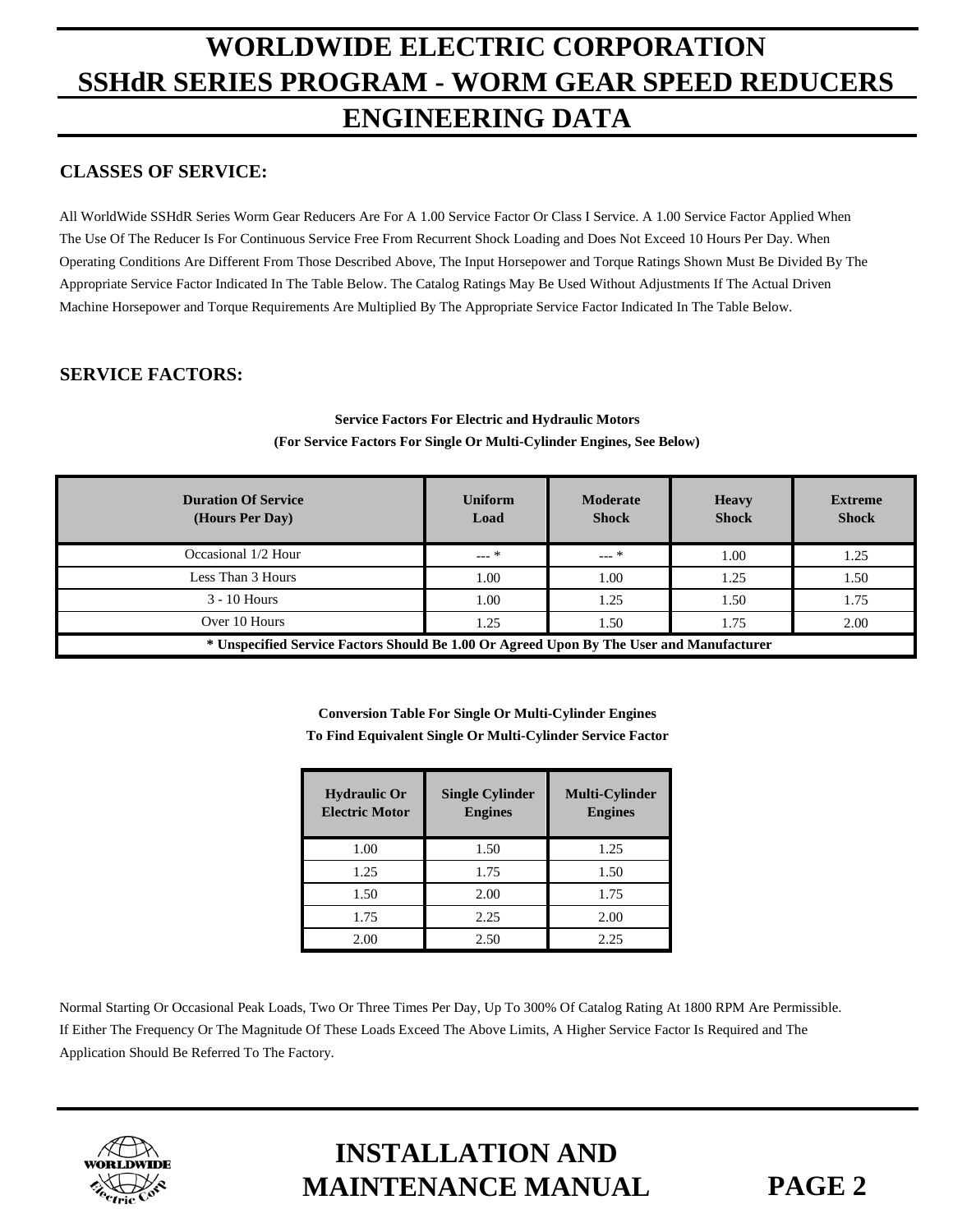## **WORLDWIDE ELECTRIC CORPORATION SSHdR SERIES PROGRAM - WORM GEAR SPEED REDUCERS**

#### **LUBRICATIONVOLUMEBY**

| <b>Size</b> | <b>Position A</b> |         |      | <b>Position B</b> |      |         | <b>Position C</b> |      |      |         |      |      |
|-------------|-------------------|---------|------|-------------------|------|---------|-------------------|------|------|---------|------|------|
|             |                   | fl. oz. | cc   | qt.               |      | fl. oz. | cc                | qt.  | L    | fl. oz. | cc   | qt.  |
| 175         | 0.37              | 12.51   | 370  | 0.39              | 0.44 | 14.88   | 440               | 0.47 | 0.42 | 14.20   | 420  | 0.44 |
| 206         | 0.60              | 20.29   | 600  | 0.63              | 0.98 | 33.14   | 980               | 1.04 | 0.91 | 30.77   | 910  | 0.96 |
| 237         | 0.70              | 23.67   | 700  | 0.74              | 1.40 | 47.34   | 1400              | 1.48 | 1.20 | 40.58   | 1200 | 1.27 |
| 262         | 1.10              | 37.20   | 1100 | 1.16              | 2.18 | 73.71   | 2180              | 2.30 | 1.68 | 56.81   | 1680 | 1.78 |
| 325         | 2.15              | 72.70   | 2150 | 2.27              | 3.83 | 129.51  | 3830              | 4.05 | 2.05 | 69.32   | 2050 | 2.17 |

This unit ships prefilled for Position A. Mounting in any position other than A will require adjustment to the oil level. Refer to the chart above for appropriate oil levels for other mounting positions.



### **OIL FILL LEVEL LUBRICANT RECOMMENDATION**

WorldWide recommends**MOBIL CIBUS™ 460**orSHELLCASSIDA™ 460,H1 FoodGrade LubricatingOils.

Mobil SHC Cibus™ series lubricants are recommended for use in a wide variety of hydraulic, compressor, gear and bearing applications within food and beverage processing, packaging and pharmaceuticals. Cibus™ series lubricants are effective in many areas, including those where the maintenance costs of component replacement, system cleaning, and lubricant changes are high.

- » Mobil SHC Cibus™ 32, 46 and 68 are high performancefluidsintended for hydraulic, circulating, compressor andvacuumpump applications
- » MobilSHCCibus™100,150,220,320and 460 are intended for gear, bearing and circulating systems

A suitable used oil program, such as Signum from ExxonMobil, can help monitor the concentration of wear metals and provide information on appropriateactions

| Mobil SHC Cibus™ 460                      |       |  |  |  |  |
|-------------------------------------------|-------|--|--|--|--|
| ISO Grade                                 | 460   |  |  |  |  |
| <b>Viscosity, ASTM D455</b>               |       |  |  |  |  |
| cSt @ 40°C                                | 458   |  |  |  |  |
| cSt @ 100°C                               | 43.6  |  |  |  |  |
| <b>Viscosity Index, ASTM D 2270</b>       | 148   |  |  |  |  |
| Specific Gravity @ 15.6°C, ASTM D 4052    | 0.856 |  |  |  |  |
| <b>Copper Strip Corrosion, ASTM D 130</b> | 1B    |  |  |  |  |
| Rust Characteristics Proc. A, ASTM D 665  | Pass  |  |  |  |  |
| Pour Point, °C, ASTM D 97                 | $-42$ |  |  |  |  |
| <b>Flash Point, °C, ASTM D 92</b>         | 294   |  |  |  |  |
| FZG, DIN 51354, Fail Stage                | >13   |  |  |  |  |

#### **Incidental Food Contact Only per FDA 21CFR 178.3570**

Mobil SHC Cibus™ series lubricants are registered to the requirements of NSF H1 for incidental food contact only which indicates a limitation of 10ppm oil in finished food product. Mobil SHC Cibus™ series lubricants are not to be used as direct food contact lubricants.



## **INSTALLATION AND MAINTENANCE MANUAL PAGE 3**